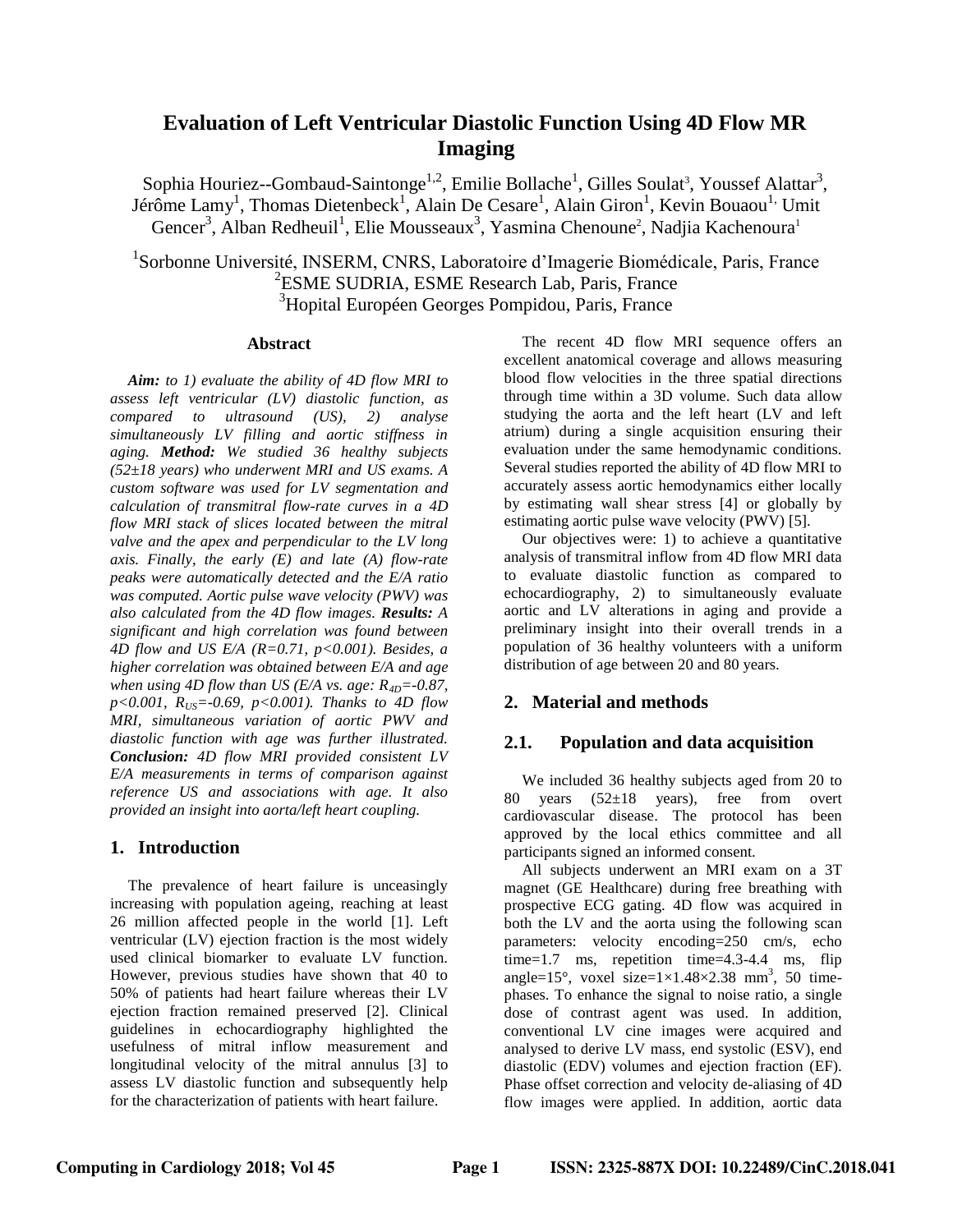

Figure 1. 4D flow MRI transmitral flow-rate curves calculated between the mitral annulus and mid LV, along with the extracted peaks (E, A) and filling volume (FV)

were analysed to estimate the aortic stiffness-related PWV, using flow curves extracted from planes perpendicular to the aortic centerline throughout the entire aorta [5]. Briefly, PWV was calculated as the linear regression slope of aortic segment lengths vs. transit times needed to travel such distances. Transit time was successively calculated between the flow curve in the distal descending aorta and each flow curve extracted along the aortic centerline up to the ascending aorta. Such time shift calculation was based on the wavelet method.

All subjects also underwent an echocardiography exam on the same day and transmitral flow early (E) and late (A) peak velocities were measured along with the maximal mitral annulus longitudinal velocity (E'). E/A and E/E' ratios were calculated.

## **2.2. Transmitral inflow segmentation**

To segment the LV, we adapted an existing algorithm developed for 2D phase contrast MRI [6] based on the connectivity of pixels in terms of velocity sign, and implemented the following steps into a custom software (Matlab, The Mathworks, Natick, MA). First, a rough transmitral flow velocity curve was calculated in a manually positionned marker within the LV base, to select the LV early filling time phase. Second, two anatomical landmarks namely the mitral valve and the apex were manually positionned to define the LV long axis. Then, the short axis slice at the level of the mitral annulus was displayed to draw a rough region of interest (ROI) around the transmitral flow, used to initialize the segmentation process. The time-resolved mean velocity curve was claculated within such ROI and used to define the correct phase corresponding to peak velocity. On this peak velocity phase, the largest connected area in terms of velocity sign (inflow) was automatically detected and its barycentre was calculated. This barycentre was then propagated to neighboring time phases, and the largest connected area in terms of velocity sign surrounding it was detected. Such process was repeated towards the beginning and the end of the cardiac cycle. The largest ROI on this most basal slice was propagated to the following slice to perform the time propagation segmentation process. Finally, This latter step was repeated on the next slices along the LV long axis until the apical region was reached, while initializing using the largest ROI obtained on the previous slice.

### **2.3. Blood flow functional parameters**

The following parameters were automatically derived from the flow-rate curves extracted from transmitral inflow segmentation of 4D flow images (Fig. 1): 1) E  $(mls^{-1})$  wave peak, defined as the first transmitral flow-rate curve maximum; 2) A  $(m!.s^{-1})$ wave peak, defined as the second transmitral flowrate curve maximum; 3) E/A calculated as the ratio between the early and the late filling peaks; 4) E/FV  $(s<sup>-1</sup>)$  calculated as the ratio between the early filling peak and the total filling volume (FV-ml), computed as the area under the transmitral flow-rate curve and 5) A/FV  $(s^{-1})$ , calculated as the ratio between the late filling peak and FV.

These parameters were computed for all LV short axis slices comprised between the mitral annulus and mid-LV along the LV long axis. Then, for each parameter, we considered the value of the 9<sup>th</sup> decile.

Of note, only flow-rate based measurements were presented because they were more reliable than maximal velocities for 4D flow MRI. Indeed, maximal velocity is strongly affected by the encoding velocity set during acquisition and the subsequent noise. In addition, peak flow rate indices were normalized by the total filling volume to account for difference in flow load conditions among individuals.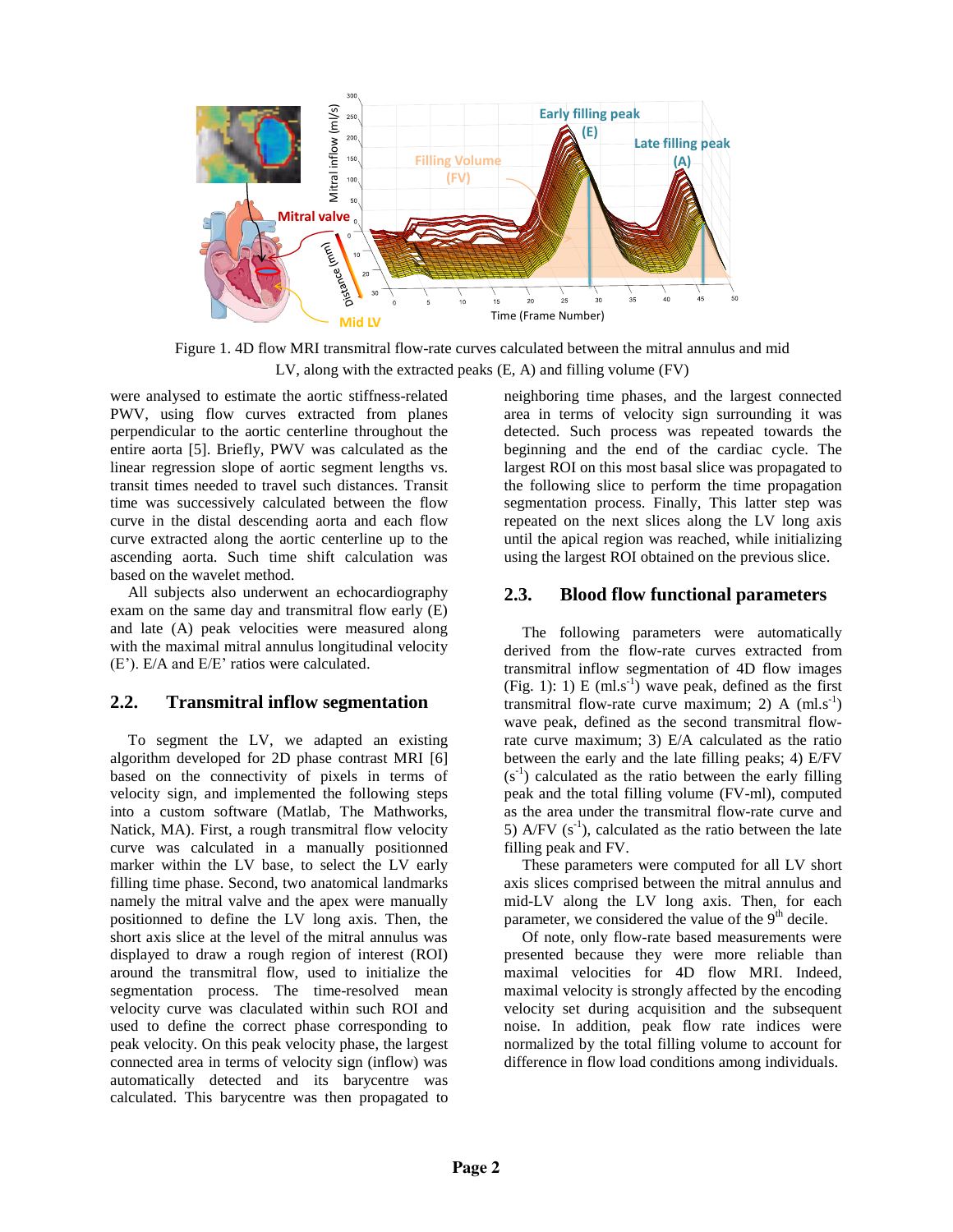#### **2.4. Statistical analysis**

All quantitative indices were provided as means±standard deviations (SD). Linear regression using Spearman correlation was used to study relationships between MRI diastolic function indices and age, aortic PWV and echocardiographic E/A ratio. Bland-Altman analysis was performed for comparisons of 4D flow against echocardiographic E/A; mean bias and confidence interval (CI) (mean bias±1.96×SD) were provided. Statistical analyses were performed using JMP and Matlab.

#### **3. Results and discussion**

Table 1 summarizes subjects characteristics along with cine MRI LV indices as well as transmitral flowrelated diastolic function parameters measured with echocardiography and 4D flow MRI. Our subjects had normal LV size and ejection fraction, and the E/A ratio was on average in the same range when measured by echocardiography and 4D flow MRI [7]. Echocardiographic and MRI E/A ratios were further strongly correlated  $(R=0.71, p<0.0001)$  and the Bland-Altman mean bias and CI between the two measurements were reasonable  $(-0.01 \pm 0.82)$ . Although a direct comparison was not possible because of differences in methods and populations, correlations obtained in this study for comparison against echocardiography were consistent with previous 2D phase contrast MRI studies [6].

|                                       | $Mean \pm std$  | <b>Associations</b><br>with age |         |
|---------------------------------------|-----------------|---------------------------------|---------|
|                                       |                 | R                               | p       |
| <b>Subjects characteristics</b>       |                 |                                 |         |
| Age (years)                           | $51.6 \pm 17.5$ |                                 |         |
| BMI (kg/m <sup>2</sup> )              | $23.5 \pm 2.8$  | 0.4                             | 0.02    |
| EF(%)                                 | $62.1 \pm 5.1$  | 0.07                            | 0.69    |
| $LV$ mass $(g)$                       | 94.6±25.1       | $-0.08$                         | 0.660   |
| LV mass/BSA $(g/m^2)$ 53.2 $\pm$ 10.5 |                 | $-0.24$                         | 0.15    |
| $LV$ EDV $(ml/m2)$                    | 74.5±17         | $-0.55$                         | 0.001   |
| LV ESV $(ml/m2)$                      | $28.3 \pm 7.5$  | $-0.49$                         | 0.003   |
| <b>Echocardiographic measurements</b> |                 |                                 |         |
| E/A                                   | $1.2 \pm 0.4$   | $-0.69$                         | < 0.001 |
| $E \text{ (cm/s)}$                    | $71.5 \pm 16.9$ | $-0.19$                         | 0.25    |
| A (cm/s)                              | $61.8 \pm 18.8$ | 0.67                            | < 0.001 |
| E/E                                   | $5.6 \pm 2.3$   | 0.65                            | < 0.001 |
| <b>4D Flow MRI measurements</b>       |                 |                                 |         |
| E/A                                   | $1.2 \pm 0.6$   | $-0.87$                         | < 0.001 |
| $E/FV$ (s <sup>-1</sup> )             | $3.6 \pm 1.1$   | $-0.63$                         | < 0.001 |
| $A/FV$ (s <sup>-1</sup> )             | $3.3 \pm 0.8$   | 0.61                            | < 0.001 |
| PWV(m/s)                              | $8.6 \pm 3.2$   | 0.82                            | < 0.001 |

Table 1. Subjects characteristics with echocardiographic and MRI measurements

#### **3.1 Associations with age**

Associations between the measured LV diastolic function indices and age are shown in Table 1. As expected, echocardiographic E and MRI E/FV decreased with age. However, only the MRI index provided significant association with age. Both echocardiographic A and MRI A/FV consistently and significantly increased with age as the left atrial (LA) booster function increases with age, with a slightly higher correlation coefficient for echocardiography. Finally, the E/A ratio significantly decreased with age for both modalities in agreement with various echocardiographic and MRI studies, with a higher correlation coefficient for MRI. (MRI E/A:  $R = -0.87$ ,  $p<0.001$ ; echocardiography E/A: R= -0.69,  $p<0.001$ ). In line with the increase in LV filling pressures with aging, the echocardiographic E/E' ratio increased significantly with age. Such index was not calculated from 4D flow MRI, because the encoding velocity was tuned for imaging blood flow and was thus too high to be able to estimate non-noisy myocardial velocities. An alternative would be to estimate E' from cine MRI data by using feature tracking of the mitral annulus longitudinal motion.

### **3.2 Association with PWV**

Since aortic stiffness indices are associated with LV remodeling independent of age, we would expect an association between the LV E/A ratio with aortic PWV. Indeed, LV remodeling in aging would affect LV wall stiffness and thus LV filling pressures affecting the LV early and late filling.

MRI measurements were significantly associated with aortic PWV: E/A  $(R=0.71, p<0.001)$ , E/FV  $(R=-0.41, p=0.01)$  and A/FV  $(R= 0.65, p<0.001)$ . However, such associations were no longer significant after adjustment for age.

#### **3.3 Mixed effects of aging and stiffness**

Such association with aortic PWV through age is illustrated in Figure 2, which shows an increase in aortic PWV that follows the linear variation of diastolic function indices with age. This complex and inconclusive association between age, LV diastolic function indices and aortic stiffness might be explained by the "normal" filling pressures of our subjects, as measured by the echocardiographic E/E'. Indeed only 4 subjects had an E/E' ratio above 8 and none had E/E' ratio above 14.